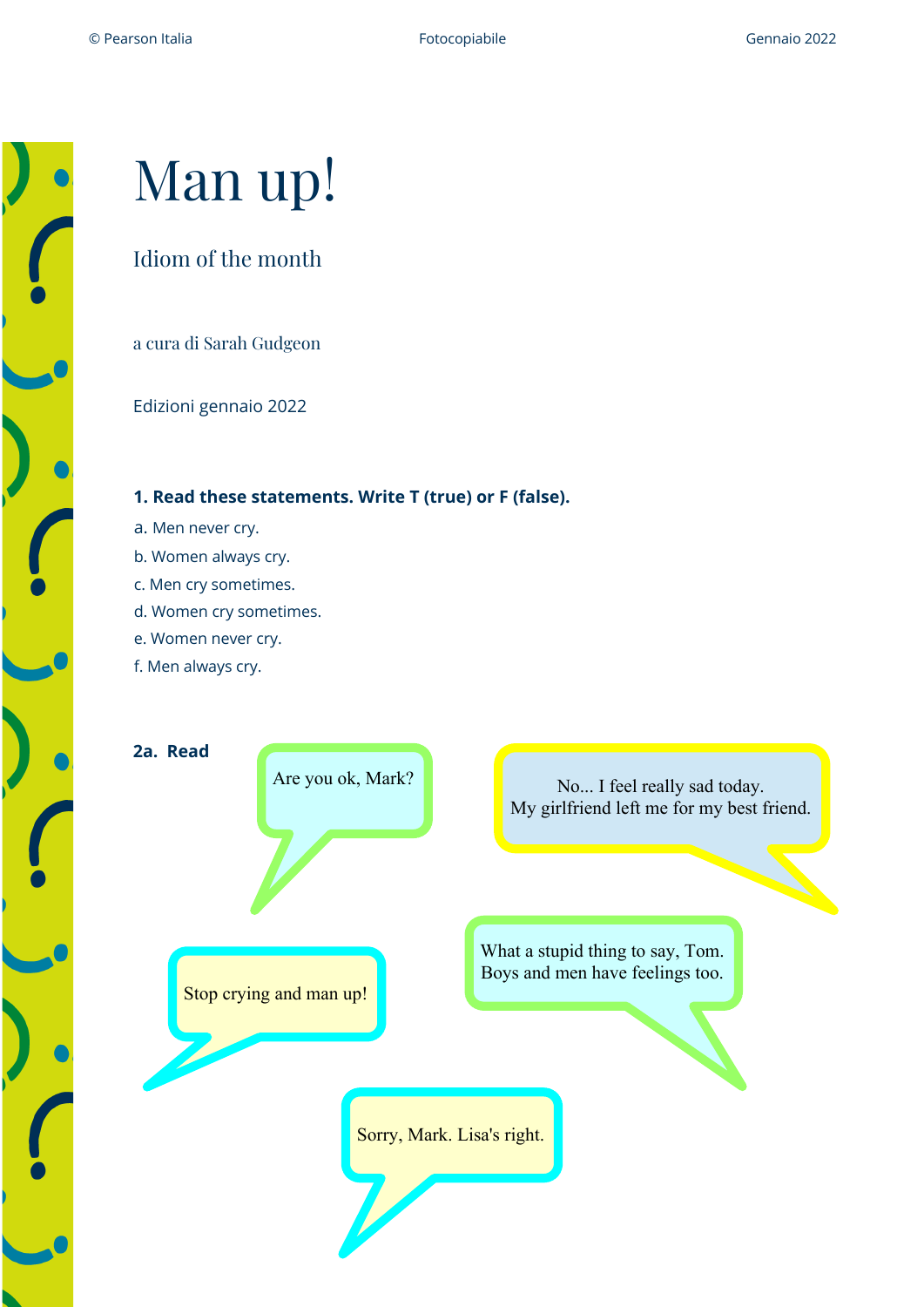

## **2b. Complete with the idiom of the month.**

He doesn't need to \_\_\_\_\_\_\_\_\_. It's ok for boys to cry and talk about their feelings.

*People tell someone to 'Man Up!' when they want them to be strong and unemotional like a stereotypical man.*

#### **3. Your friend Simon is very sad. Read his message:**

I'm so sad today. My dog Rexie died last night. I cry every time I think about him**.**

#### **Tick the phrases a-e that you could send him in reply.**

- a. I'm so sorry, Simon!
- b. Do you want to talk?
- c. Sending hugs.
- d. Man up!
- e. I'm crying too now. Rexie was a great dog!

# **4. Look at this slogan and picture. Discuss the meaning in groups.**



They say 'Man up!', we say 'Open up!'

**5. Create your own class poster with a slogan and pictures. The poster should encourage boys and girls to talk about their feelings.**